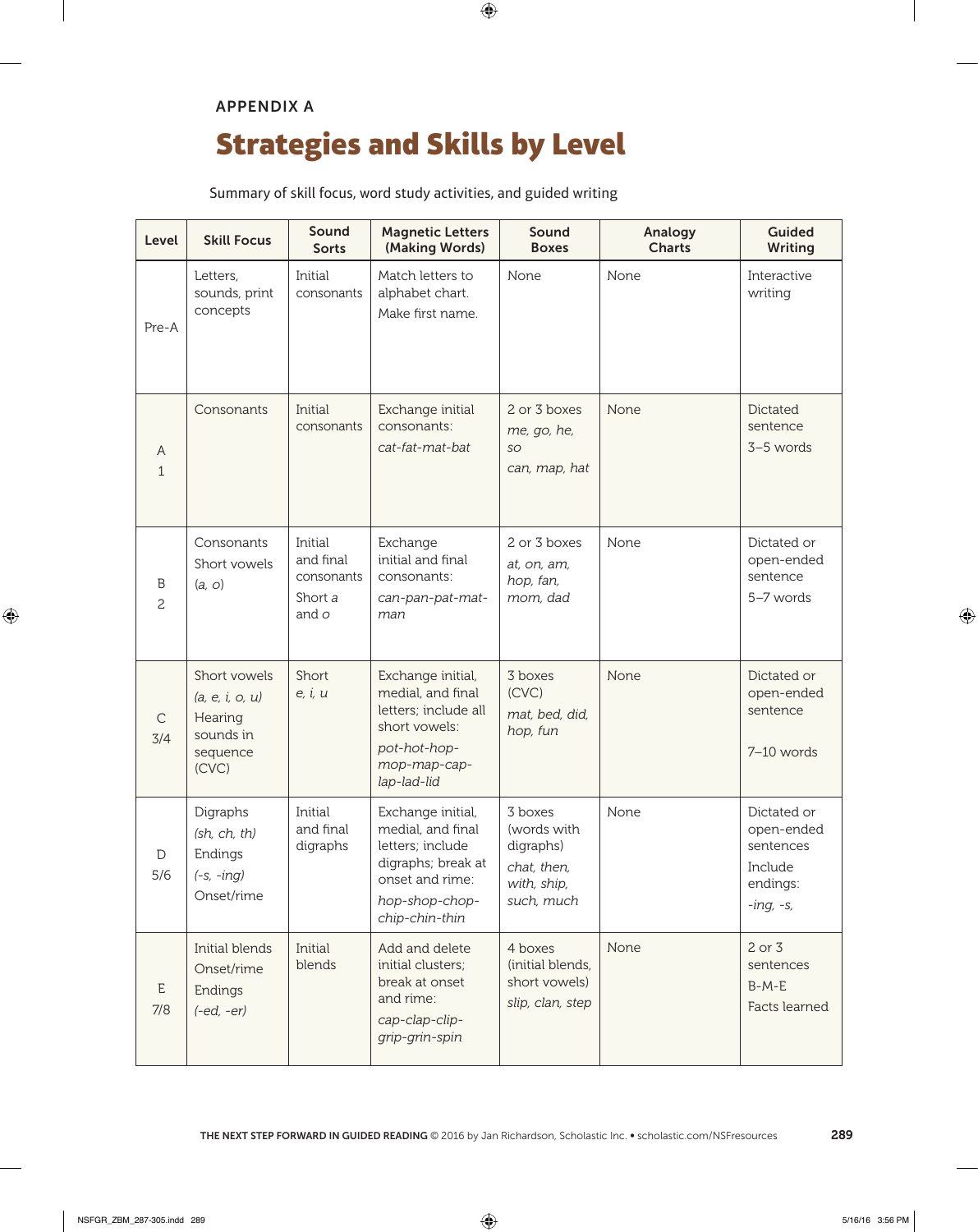| Level     | <b>Skill Focus</b>              | Sound<br><b>Sorts</b> | <b>Magnetic Letters</b><br>(Making Words)                                                             | Sound<br><b>Boxes</b>                                               | Analogy<br><b>Charts</b> |          | <b>Guided</b><br>Writing                                            |
|-----------|---------------------------------|-----------------------|-------------------------------------------------------------------------------------------------------|---------------------------------------------------------------------|--------------------------|----------|---------------------------------------------------------------------|
| F<br>9/10 | Final blends<br>Onset/rime      | Final<br>blends       | Add and delete<br>final clusters;<br>break at onset<br>and rime:<br>went-wept-west-<br>lest-list-limp | 4 boxes<br>final blends<br>lamp, last,<br>test, went,<br>milk, jump | None                     |          | $B-M-E$<br>(3 sentences)<br>Facts learned<br>Respond to<br>a prompt |
|           | Initial and<br>final blends     | None                  | Silent-e feature:<br>mat-mate-                                                                        | 5 boxes<br>stink, grunt,                                            | cat                      | make     | $B-M-E$<br>(4 sentences)                                            |
| G         | Silent e                        |                       | mane-man                                                                                              | stomp                                                               | chat                     | shake    | Somebody-                                                           |
| 11/12     |                                 |                       |                                                                                                       |                                                                     | spat                     | snake    | Wanted-But-<br>So (SWBS)                                            |
|           |                                 |                       |                                                                                                       |                                                                     | spam                     | grape    | Respond to<br>a prompt                                              |
|           | Vowel teams<br>ee, ar, ay, oa,  | None                  | Vowel patterns:<br>cow-clown-                                                                         | None                                                                | eat                      | day      | $B-M-E$<br>(5 sentences)                                            |
| $H-I$     | or, all, ow<br>(cow)<br>Endings |                       | crown-crowd<br>Break at onset<br>and rime:<br>$(cl$ -own $)$                                          |                                                                     | beat                     | gray     | <b>SWBS</b>                                                         |
| $13 - 16$ |                                 |                       |                                                                                                       |                                                                     | seating                  | stayed   | Problem-<br>Solution                                                |
|           |                                 |                       |                                                                                                       |                                                                     | cheater                  | prayed   | Respond to<br>a prompt                                              |
|           | Vowel teams<br>ou, ew, ight,    | None                  | de-light-ful<br>e-nor-mous                                                                            | None                                                                | rain                     | out      | Five-Finger<br>Retell                                               |
|           | aw, ai, oi, ow                  |                       |                                                                                                       |                                                                     | stain                    | about    | Character                                                           |
|           | (low)<br>Make and               |                       |                                                                                                       |                                                                     | sprain                   | shouted  | analysis<br>Main idea/                                              |
|           | break a big                     |                       |                                                                                                       |                                                                     | brainy                   | ground   | details                                                             |
| $J+$      | word                            |                       |                                                                                                       |                                                                     |                          |          | Summary<br>Compare/                                                 |
| $17+$     |                                 |                       |                                                                                                       |                                                                     | hop                      | hopping  | contrast                                                            |
|           |                                 |                       |                                                                                                       |                                                                     | stop                     | stopping | Cause-effect                                                        |
|           |                                 |                       |                                                                                                       |                                                                     | clap                     | clapping | Question-<br>Answer                                                 |
|           |                                 |                       |                                                                                                       |                                                                     | hug                      | hugging  | Respond to<br>a prompt                                              |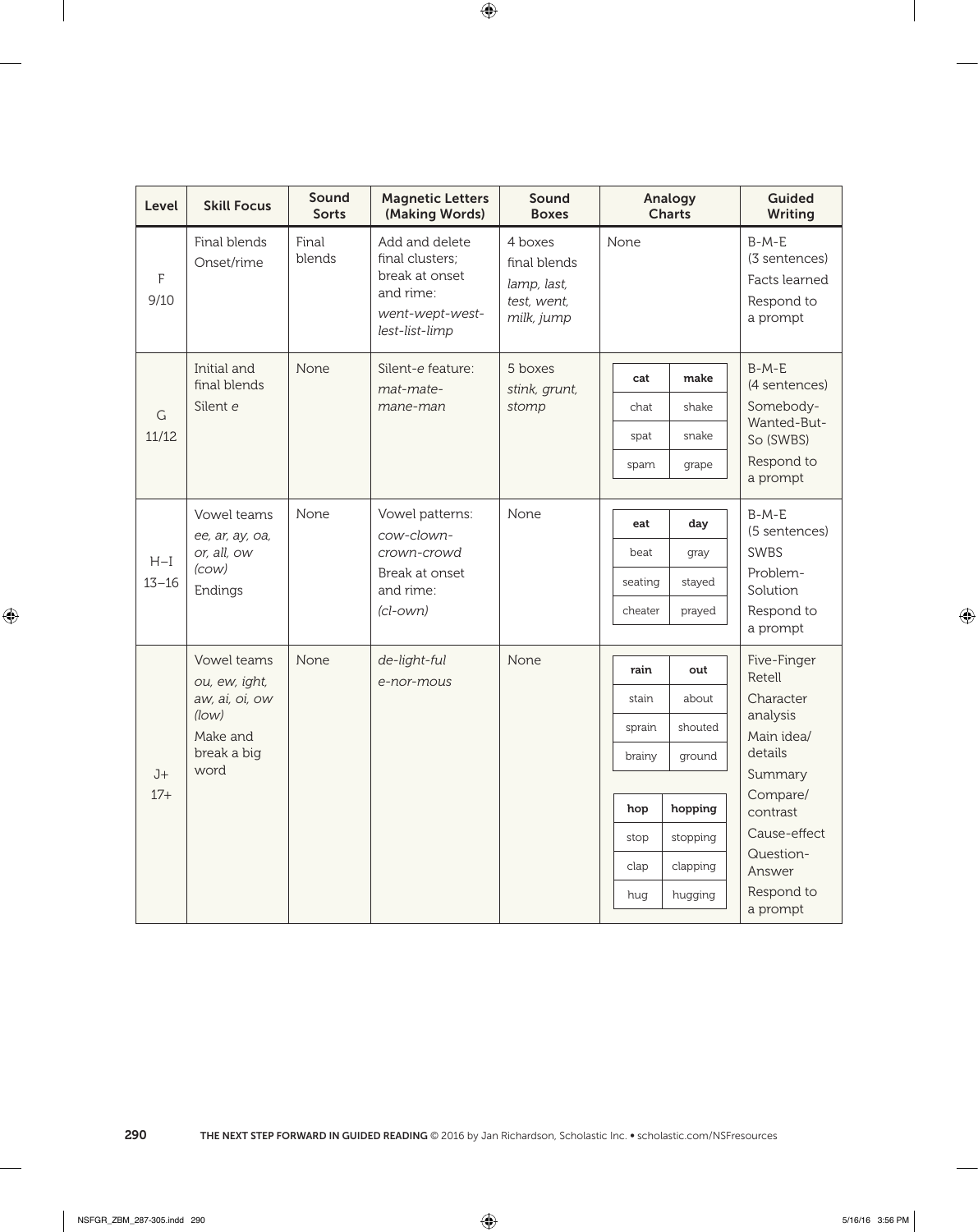| <b>Strategies and Skills for Pre-A</b>                                                                                                                                                  |                                                                                                                            |                                                                                                                                                                                                                                             |                                                                                                                        |  |  |
|-----------------------------------------------------------------------------------------------------------------------------------------------------------------------------------------|----------------------------------------------------------------------------------------------------------------------------|---------------------------------------------------------------------------------------------------------------------------------------------------------------------------------------------------------------------------------------------|------------------------------------------------------------------------------------------------------------------------|--|--|
| <b>Work With</b><br><b>Letters and Names</b>                                                                                                                                            | <b>Work With</b><br>Sounds                                                                                                 | <b>Read and</b><br><b>Discuss Books</b>                                                                                                                                                                                                     | <b>Interactive</b><br>Writing                                                                                          |  |  |
| • Learn letter names<br>• Link letters to<br>picture concepts<br>• Learn letter sounds<br>• Visual memory for<br>first name<br>• Visual scanning left<br>to right<br>• Letter formation | • Foundational skills<br>• Hear syllables<br>• Hear rhyming words<br>• Hear initial consonants<br>• Link sounds to letters | • Oral language<br>• Vocabulary<br>• Left-to-right<br>directionality<br>• One-to-one matching<br>• Concept of letter<br>and word<br>• Concept of first and<br>last letter/word<br>• Attend to print<br>• Period at the end of<br>a sentence | • Hear sounds in words<br>• Link sounds to letters<br>• Form letters<br>• Space between words<br>• One-to-one matching |  |  |

| <b>Strategies and Skills for Level A</b>                                                                                                                                                                                                                   |                                                                                                                                                     |                                                                                                                                                                                                                                                         |                                                                                       |                                                                                                                                            |  |  |
|------------------------------------------------------------------------------------------------------------------------------------------------------------------------------------------------------------------------------------------------------------|-----------------------------------------------------------------------------------------------------------------------------------------------------|---------------------------------------------------------------------------------------------------------------------------------------------------------------------------------------------------------------------------------------------------------|---------------------------------------------------------------------------------------|--------------------------------------------------------------------------------------------------------------------------------------------|--|--|
| Students learn to                                                                                                                                                                                                                                          | <b>Picture Sorts</b>                                                                                                                                | <b>Making Words</b>                                                                                                                                                                                                                                     | <b>Sound Boxes</b>                                                                    | <b>Guided Writing</b>                                                                                                                      |  |  |
| • maintain one-to-one<br>on one line of print.<br>• use meaning to<br>predict, monitor,<br>self-correct.<br>• read and write about<br>10 words.<br>• firm up letter<br>knowledge.<br>• hear and use initial<br>consonant sounds in<br>reading and writing. | Initial<br>consonants<br>Choose 2<br>(see pages<br>$38 - 39; 81$<br>Examples<br>of pictures<br>to sort for<br>Dd, Hh:<br>desk, duck,<br>horse, hand | Change initial<br>consonant:<br>go-no-so<br>$\bullet$<br>cat-hat-mat-pat<br>$\bullet$<br>$\cdot$ me-he-we-be<br>• hop-mop-top-cop<br>• pot-lot-hot-dot<br>• pan-man-ran-fan<br>• $map-cap-tap-qap$<br>• mad-had-sad-pad<br>dog-fog-log-hog<br>$\bullet$ | 2 or 3 boxes<br>S<br>$\bigcirc$<br>me, we, he, go, no<br>a<br>m<br>р<br>map, can, dad | Dictate a<br>sentence with<br>$3-5$ words.<br><b>Examples:</b><br>I like pizza.<br>I see the turtle.<br>My mom is nice.<br>We can go fast. |  |  |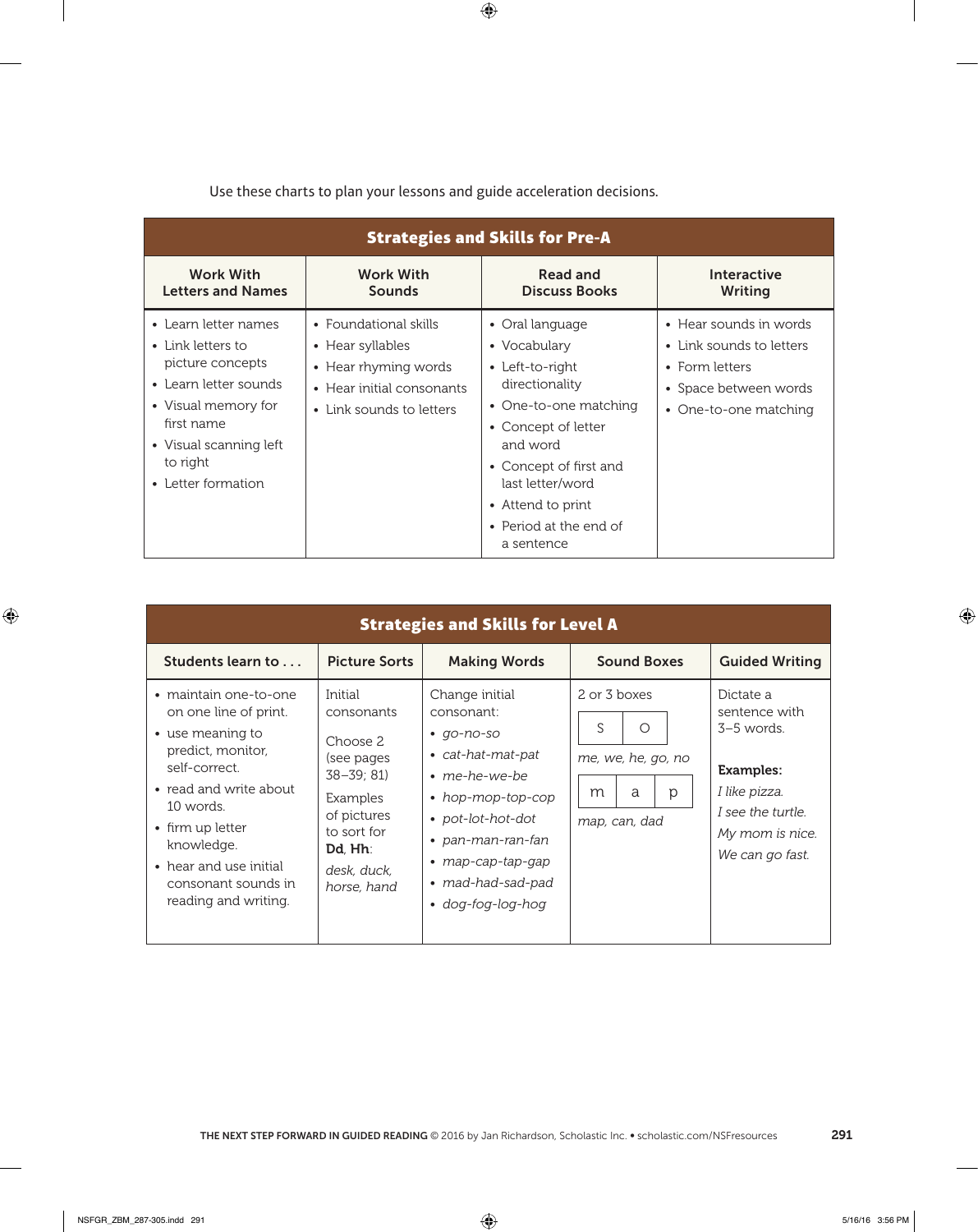| <b>Strategies and Skills for Level B</b>                                                                                                                                                                                                                                                                                                        |                                                                                                                                                            |                                                                                                                                                                                                                                                                                   |                                                                                       |                                                                                                                                                                                           |  |
|-------------------------------------------------------------------------------------------------------------------------------------------------------------------------------------------------------------------------------------------------------------------------------------------------------------------------------------------------|------------------------------------------------------------------------------------------------------------------------------------------------------------|-----------------------------------------------------------------------------------------------------------------------------------------------------------------------------------------------------------------------------------------------------------------------------------|---------------------------------------------------------------------------------------|-------------------------------------------------------------------------------------------------------------------------------------------------------------------------------------------|--|
| Students learn to                                                                                                                                                                                                                                                                                                                               | <b>Picture Sorts</b>                                                                                                                                       | <b>Making Words</b>                                                                                                                                                                                                                                                               | <b>Sound Boxes</b>                                                                    | <b>Guided Writing</b>                                                                                                                                                                     |  |
| • maintain one-to-one<br>on two lines of print.<br>• use meaning,<br>structure, and known<br>words to predict,<br>monitor, and correct.<br>• cross-check meaning<br>and first letters with<br>prompting.<br>• read and write about<br>20 words.<br>• hear and use initial<br>and final consonants.<br>• hear and use short<br>vowels (a and o). | Short vowels<br>$(a \text{ and } o)$<br>Choose 2<br>(see page 82)<br>Examples of<br>pictures to<br>sort for <b>a</b> , <b>o</b> :<br>hat, cat,<br>mop, box | Change final<br>consonant:<br>• rat-rag-ram-<br>ran-rap<br>• cat-cap-can-cab<br>$\bullet$ man-mat-<br>map-mad<br>• hat-ham-had-has<br>• hot-hop-hog<br>Change initial and<br>final consonant:<br>• mat-map-man-pan<br>• sat-sad-mad-had<br>• dog-hog-hot-dot<br>• hot-cot-cop-hop | 2 or 3 boxes<br>t<br>a<br>am, at, as, on, up, an<br>t<br>a<br>C<br>cap, dog, log, mat | Dictate a<br>sentence with<br>5-7 words.<br><b>Examples:</b><br>The rat is in<br>the cage.<br>Look at the pig in<br>the road.<br>Look at the<br>big cat.<br>We go to the<br>lake to swim. |  |

| <b>Strategies and Skills for Level C</b>                                                                                                                                                                                                                                                                                              |                                                                                                                                                            |                                                                                                                                                                                                                                                                                    |                                                                                    |                                                                              |                                                                                                                                                     |  |
|---------------------------------------------------------------------------------------------------------------------------------------------------------------------------------------------------------------------------------------------------------------------------------------------------------------------------------------|------------------------------------------------------------------------------------------------------------------------------------------------------------|------------------------------------------------------------------------------------------------------------------------------------------------------------------------------------------------------------------------------------------------------------------------------------|------------------------------------------------------------------------------------|------------------------------------------------------------------------------|-----------------------------------------------------------------------------------------------------------------------------------------------------|--|
| Students learn to                                                                                                                                                                                                                                                                                                                     | <b>Picture Sorts</b>                                                                                                                                       | <b>Making Words</b>                                                                                                                                                                                                                                                                |                                                                                    | <b>Sound Boxes</b>                                                           | <b>Guided Writing</b>                                                                                                                               |  |
| • use meaning,<br>structure, known<br>words, and initial<br>consonants to<br>predict, monitor, and<br>self-correct.<br>$\bullet$ cross-check<br>meaning and first<br>letters to solve<br>unknown words<br>without prompting.<br>• read and write about<br>30 words.<br>• hear and record CVC<br>sounds in sequence<br>with prompting. | Short vowels<br>(e, i, u)<br>Choose 2 or 3<br>(see page 82)<br>Examples of<br>pictures to<br>sort for $e$ , $i, u$ :<br>bed, leg,<br>pig, lip,<br>cup, rug | Change initial, medial,<br>and final letters:<br>• can-cap-map-mop-top<br>• sat-sad-mad-mud-bud<br>• dog-dot-hot-hop-hip<br>• ran-run-bun-bug-bag<br>• lap-lip-lid-lad-mad<br>• got-get-net-pet-peg<br>• his-hit-pit-pot-hot-hop<br>• had-hid-rid-rig-wig<br>• run-bun-bin-bit-bet | 3 boxes<br>r<br>bag<br>hop<br>rap<br>job<br>cab<br>vet<br>cap<br>rid<br>can<br>get | g<br>U<br>sit<br>gum<br>big<br>wet<br>hop<br>taq<br>mob<br>fog<br>jog<br>nod | Dictate a<br>sentence with<br>$7-10$ words.<br><b>Examples:</b><br>Come and look<br>at my red car.<br>We will catch<br>the big fish in<br>the lake. |  |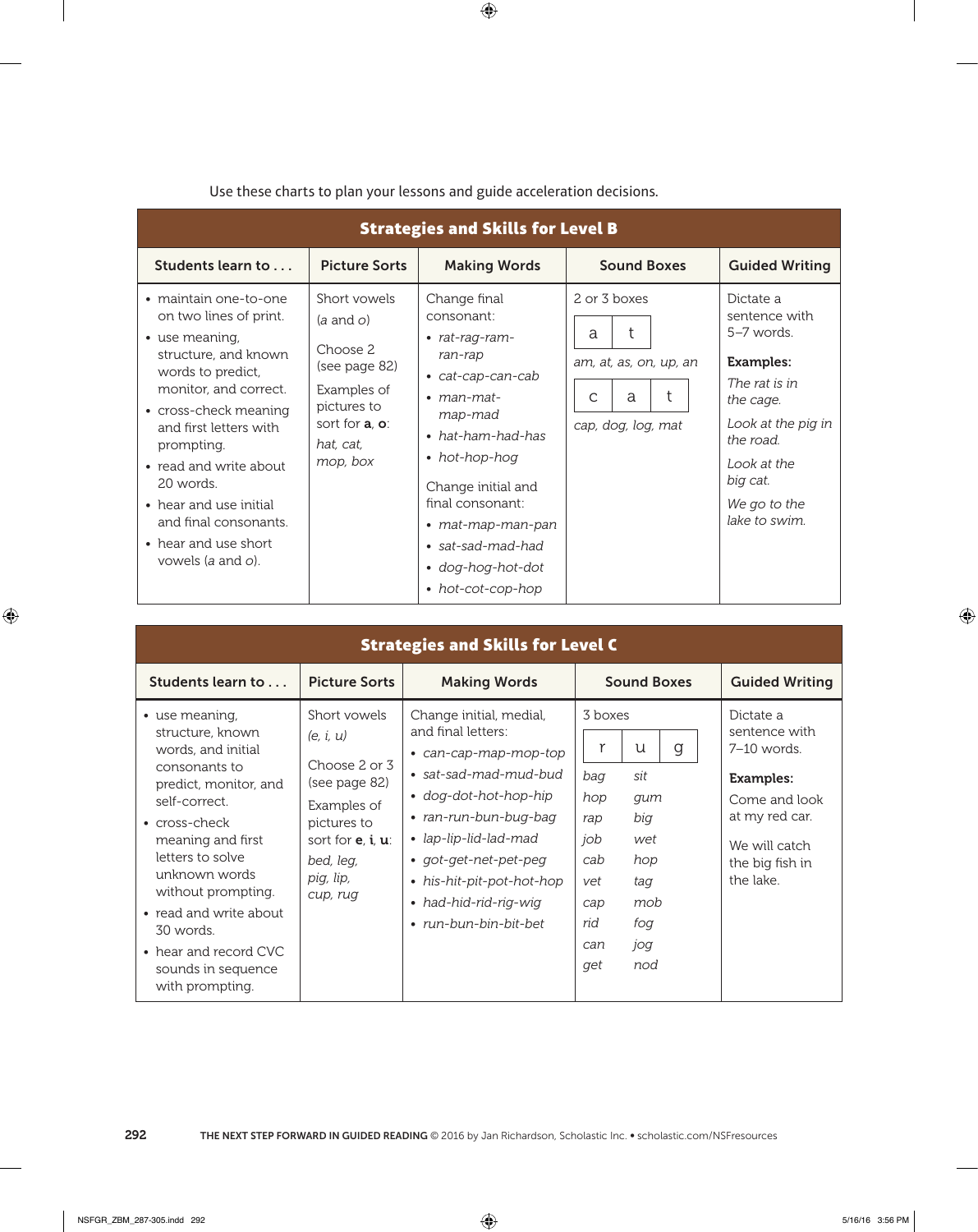| <b>Strategies and Skills for Level D</b>                                                                                                                                                                                                                                                                                                                                                                                                                                                                                                    |                                                                                                                                                                            |                                                                                                                                                                                                                                                                                                                                                                     |                                                                                                                                                         |                                                                                                                                                                                                      |  |
|---------------------------------------------------------------------------------------------------------------------------------------------------------------------------------------------------------------------------------------------------------------------------------------------------------------------------------------------------------------------------------------------------------------------------------------------------------------------------------------------------------------------------------------------|----------------------------------------------------------------------------------------------------------------------------------------------------------------------------|---------------------------------------------------------------------------------------------------------------------------------------------------------------------------------------------------------------------------------------------------------------------------------------------------------------------------------------------------------------------|---------------------------------------------------------------------------------------------------------------------------------------------------------|------------------------------------------------------------------------------------------------------------------------------------------------------------------------------------------------------|--|
| Students learn to                                                                                                                                                                                                                                                                                                                                                                                                                                                                                                                           | <b>Picture</b><br><b>Sorts</b>                                                                                                                                             | <b>Making Words</b>                                                                                                                                                                                                                                                                                                                                                 | <b>Sound Boxes</b>                                                                                                                                      | <b>Guided Writing</b>                                                                                                                                                                                |  |
| • maintain meaning<br>while solving new<br>words.<br>• cross-check without<br>prompting.<br>• use known parts with<br>prompting.<br>• attend to endings<br>with prompting.<br>• blend the sounds in<br>small words.<br>• reread to access<br>meaning.<br>• read without<br>pointing.<br>• read in short phrases.<br>• read and write about<br>40 words.<br>• use digraphs and<br>short vowels.<br>• read dialogue with<br>expression.<br>• hear and record<br>sounds in sequence<br>without support.<br>• retell the story with<br>support. | Digraphs<br>Choose 2 or<br>3 (see pages<br>$132 - 133$<br>Examples<br>of pictures<br>to sort for<br>sh, ch, th:<br>ship,<br>sheep,<br>chick,<br>cheese.<br>thumb,<br>think | Change initial,<br>medial, or final<br>letters. Include<br>digraphs.<br>Break at onset and<br>rime. $(ch-ip)$<br>• hip-chip-chop-<br>shop-ship<br>$\bullet$ bat-bath-<br>math-mash<br>· did-dish-dash-<br>mash-mush-much-<br>such<br>• hat-chat-chap-<br>chip-ship<br>• cat-chat-that-<br>than-thin<br>• map-math-<br>bath-bash<br>$\bullet$ the-then-<br>than-that | 3 boxes<br>sh<br>a<br>m<br>math<br>shop<br>this<br>chin<br>dash<br>such<br>dish<br>chat<br>chop<br>thud<br>shot<br>such<br>hush<br>path<br>with<br>chip | Dictate two<br>sentences.<br><b>Examples:</b><br>Ben is looking for<br>his bear. Mom<br>said to check the<br>chair.<br>The man is<br>going to the<br>fire. He will get<br>the cat to come<br>to him. |  |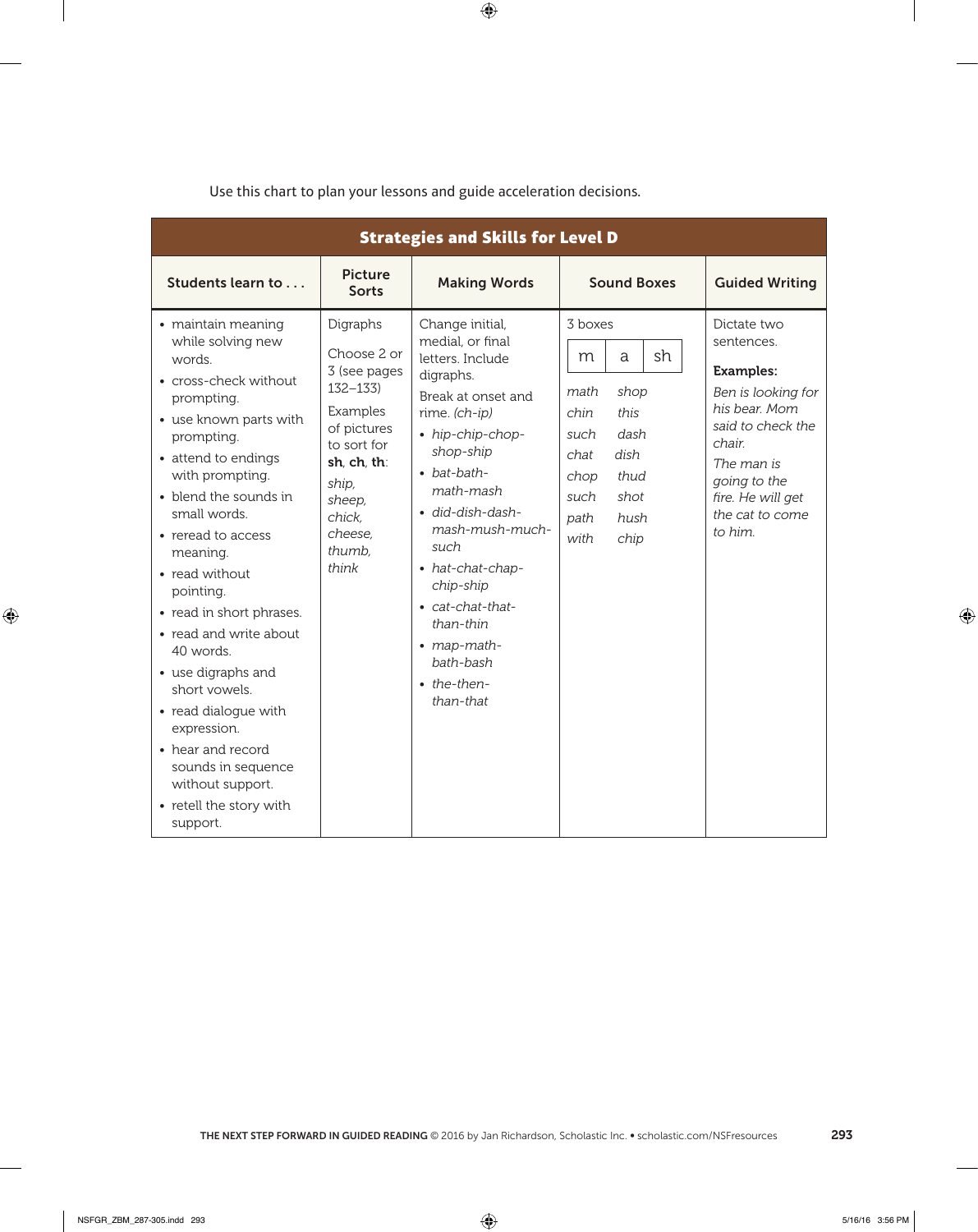| <b>Strategies and Skills for Level E</b>                                                                                                                                                                                                                                                                                                                                                                                                                                                                                                                                                                                                                |                                                                                                                                                                                                               |                                                                                                                                                                                                                                                                                                                                                                                                                                                                    |                                                                                                                                                                                                 |                                                                                                                                                                                                                                                                                                                                                                                                                                                    |  |
|---------------------------------------------------------------------------------------------------------------------------------------------------------------------------------------------------------------------------------------------------------------------------------------------------------------------------------------------------------------------------------------------------------------------------------------------------------------------------------------------------------------------------------------------------------------------------------------------------------------------------------------------------------|---------------------------------------------------------------------------------------------------------------------------------------------------------------------------------------------------------------|--------------------------------------------------------------------------------------------------------------------------------------------------------------------------------------------------------------------------------------------------------------------------------------------------------------------------------------------------------------------------------------------------------------------------------------------------------------------|-------------------------------------------------------------------------------------------------------------------------------------------------------------------------------------------------|----------------------------------------------------------------------------------------------------------------------------------------------------------------------------------------------------------------------------------------------------------------------------------------------------------------------------------------------------------------------------------------------------------------------------------------------------|--|
| Students learn to                                                                                                                                                                                                                                                                                                                                                                                                                                                                                                                                                                                                                                       | <b>Picture Sorts</b>                                                                                                                                                                                          | <b>Making Words</b>                                                                                                                                                                                                                                                                                                                                                                                                                                                | <b>Sound Boxes</b>                                                                                                                                                                              | <b>Guided Writing</b>                                                                                                                                                                                                                                                                                                                                                                                                                              |  |
| · maintain meaning<br>while using<br>known parts to<br>solve words.<br>• cover the endings<br>to solve words.<br>• monitor with<br>meaning, blends,<br>and endings.<br>• read and write an<br>increasing number<br>of sight words.<br>• read familiar text<br>with fluency.<br>• read new text with<br>some phrasing.<br>• read with<br>expression.<br>• understand simple<br>contractions<br>made from known<br>words (e.g., can't,<br>didn't, I'm, I'll,<br>you're, we're, isn't<br>they're, he's, she's,<br>it's)<br>• orally segment<br>one-syllable<br>words at the onset<br>and rime (st-ick).<br>• hear and write<br>a CCVC word in<br>sequence. | Initial Blends<br>Select blends<br>that begin with<br>the same letter.<br>Choose<br>$2$ or $3$<br>(see pages<br>$132 - 133$<br>Examples of<br>pictures to sort<br>for fl. fr:<br>flower, flag,<br>fruit, frog | Change initial<br>blend, medial<br>vowel, or final<br>letter<br>Break at onset and<br>rime. (gr-ab)<br>• bag-brag-brat-<br>flat-flit<br>- lip-clip-slip-slit-<br>spit-spot<br>· lap-clap-slap-<br>slam-spam<br>• rim-trim-trip-<br>trap-strap<br>· stub-stab-grab-<br>gram-glam-glum<br>· crab-slab-grab-<br>grub-snub<br>· skin-skip-trip-<br>trap-clap-clip<br>· plum-drum-<br>drug-snug-snag<br>• step-stop-slop-<br>slip-blip<br>· win-twin-twig-<br>swig-swim | 4 boxes<br>$\mathbf b$<br>$\mathsf C$<br>r<br>a<br>clip<br>brag<br>clam<br>snug<br>drop<br>spun<br>clap<br>drip<br>flip<br>crab<br>flop<br>sled<br>grin<br>sped<br>plot<br>grip<br>flap<br>skid | Prompt students<br>to write about<br>the story.<br>Prompt:<br>Write a sentence<br>about the<br>beginning and<br>another about<br>the end of the<br>story. Use the<br>pictures if you<br>need help.<br>Example:<br>Bella did not<br>want to share<br>her bone.<br>She hid her bone<br>in the snow.<br>Prompt:<br>What did you<br>learn about<br>fireflies?<br>Example:<br>They have two<br>wings and two<br>big eyes.<br>They light up at<br>night. |  |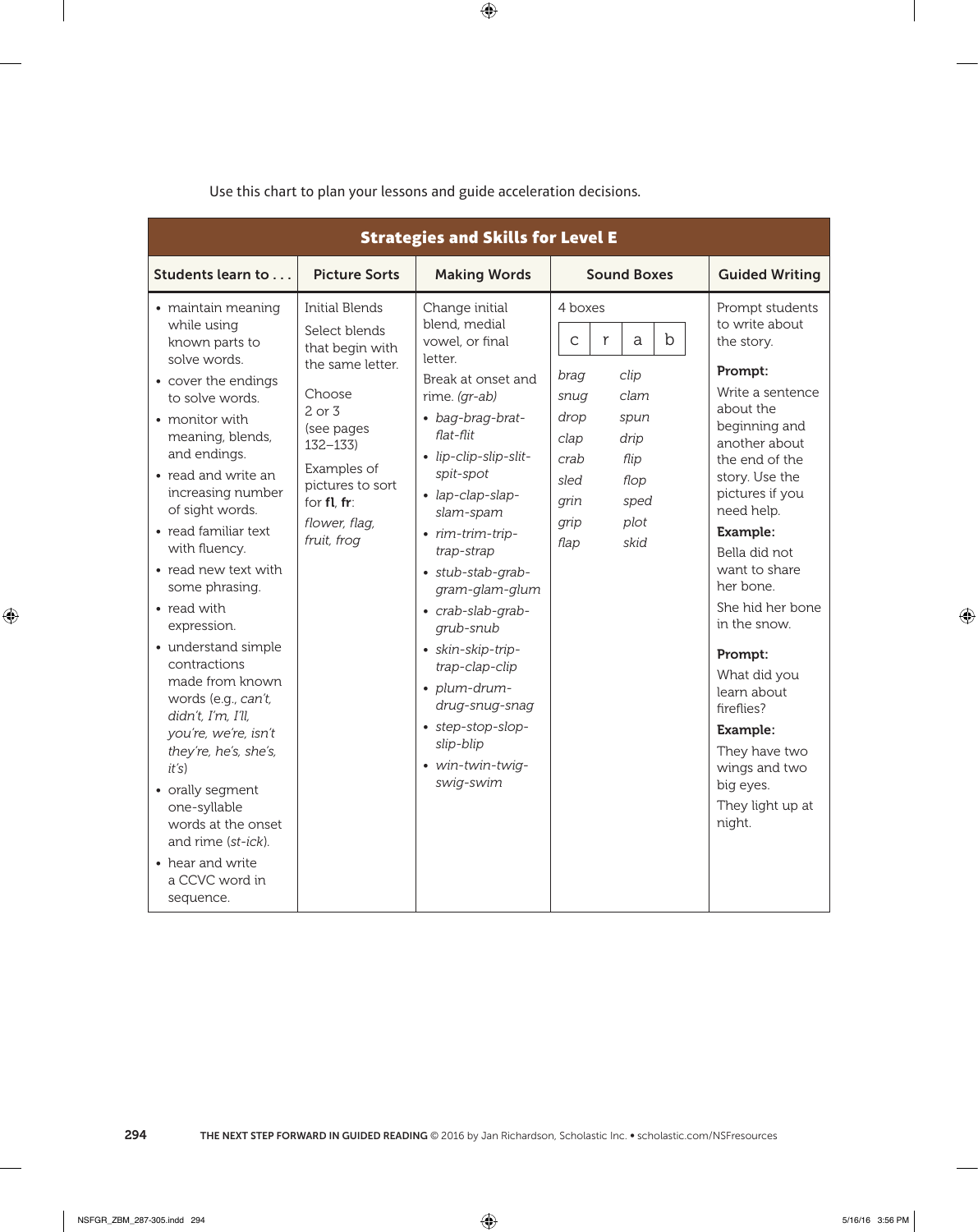| <b>Strategies and Skills for Level F</b>                                                                                                                                                                                                                                                                                                                                                                                                                                                                                                      |                                                                                                                                                                                                                                                                                                                                                                                                                                                                     |                                                                                                                                                                                                                                                                                                                                                                                                                                                                                                                                                                                    |                                                                                                                                                                                                                       |                                                                                                                                                                                                                                                                                                   |  |
|-----------------------------------------------------------------------------------------------------------------------------------------------------------------------------------------------------------------------------------------------------------------------------------------------------------------------------------------------------------------------------------------------------------------------------------------------------------------------------------------------------------------------------------------------|---------------------------------------------------------------------------------------------------------------------------------------------------------------------------------------------------------------------------------------------------------------------------------------------------------------------------------------------------------------------------------------------------------------------------------------------------------------------|------------------------------------------------------------------------------------------------------------------------------------------------------------------------------------------------------------------------------------------------------------------------------------------------------------------------------------------------------------------------------------------------------------------------------------------------------------------------------------------------------------------------------------------------------------------------------------|-----------------------------------------------------------------------------------------------------------------------------------------------------------------------------------------------------------------------|---------------------------------------------------------------------------------------------------------------------------------------------------------------------------------------------------------------------------------------------------------------------------------------------------|--|
| Students learn to                                                                                                                                                                                                                                                                                                                                                                                                                                                                                                                             | <b>Picture Sorts</b>                                                                                                                                                                                                                                                                                                                                                                                                                                                | <b>Making Words</b>                                                                                                                                                                                                                                                                                                                                                                                                                                                                                                                                                                | <b>Sound Boxes</b>                                                                                                                                                                                                    | <b>Guided Writing</b>                                                                                                                                                                                                                                                                             |  |
| • maintain meaning<br>while using known<br>parts and endings to<br>solve new words.<br>• attend to the middle<br>and end of words<br>with prompting.<br>• use onsets and rimes<br>to solve words with<br>prompting.<br>• read new books with<br>greater fluency and<br>expression.<br>• use punctuation to<br>read with phrasing<br>and expression.<br>• understand more<br>challenging<br>contractions<br>(e.g., couldn't, won't,<br>we'll, we've, I've,<br>who'll, they'll).<br>• hear and record final<br>blends in one-syllable<br>words. | Final blends<br>Choose 2 or 3<br>(see pages<br>$132 - 133$<br>Examples of<br>pictures to sort:<br>$\cdot$ -mp camp,<br>lamp, jump<br>$\cdot$ -nd band.<br>land, sand<br>$\cdot$ -ng sing,<br>bang, lung<br>$\bullet$ -st nest.<br>rest. west<br>• -sk mask,<br>tusk, desk<br>• -nk tank,<br>bank, junk,<br>pink, link<br>$\bullet$ -ft raft.<br>gift, lift<br>$\cdot$ -nt ant.<br>mint, bent<br>$\bullet$ -lt felt, melt,<br>belt, bolt<br>$\bullet$ -lk milk, silk | Change initial letter,<br>medial vowel, or<br>final blend.<br>Break at onset and<br>rime. $(s\text{-}ing)$<br>• ask-bask-bash-<br>mash<br>• bang-bank-band-<br>land<br>• camp-damp-<br>dump-lump<br>• gang-fang-pang-<br>pant<br>• fast-last-lest-left-<br>lent<br>• rang-sang-sank-<br>tank<br>• raft-rant-pant-past-<br>pest<br>• belt-bend-bent-<br>best<br>• desk-dusk-tusk-<br>must<br>• went-west-test-<br>tend<br>• lift-lint-list-last-cast<br>• just-jest-rest-<br>rust-runt<br>• soft-sift-silt-<br>hilt-hint<br>• felt-belt-best-<br>bent-went<br>• milk-silk-silt-wilt | 4 boxes<br>k<br>t<br>e<br>p<br>pink<br>gust<br>kept<br>fang<br>band<br>desk<br>lift<br>bang<br>film<br>lend<br>damp<br>rung<br>lung<br>mend<br>mist<br>belt<br>risk<br>sang<br>lump dusk<br>mend sink<br>land<br>task | Prompt students<br>to write about<br>the story.<br>$B-M-E$<br>(3 sentences)<br>Prompts:<br>• Write three<br>sentences<br>about the<br>story. Use<br>your pictures<br>if you need<br>help.<br>• What was<br>the problem?<br>How was it<br>solved?<br>• Write three<br>facts about<br>firefighters. |  |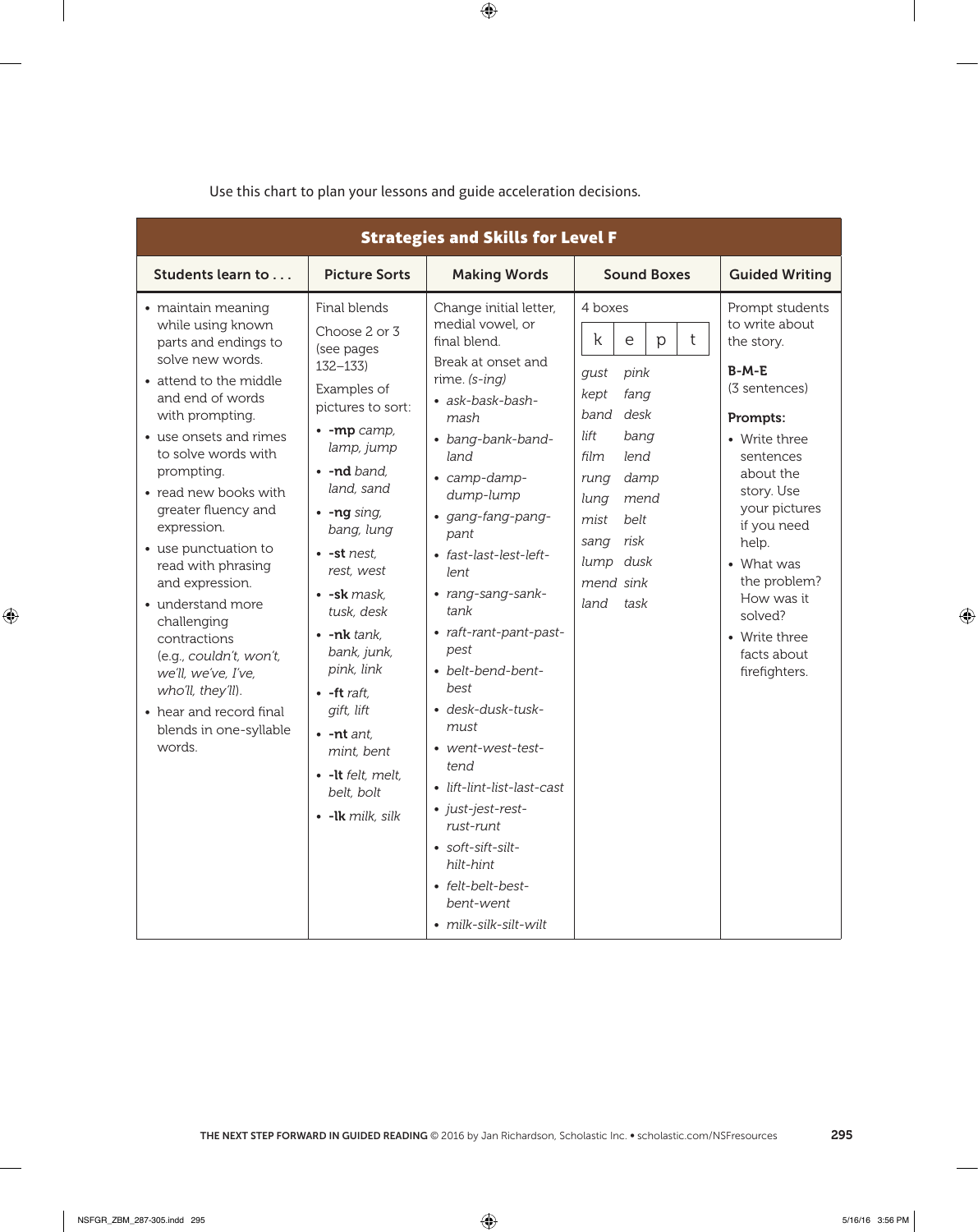|                                                                                                                                                                                                                                                                                                                                                                                                                                                                                                                                                                                                                |                                                                                                                                                                                                                                                                                                                                                                                                                                                                                           | <b>Strategies and Skills for Level G</b>                                                                                                                                                                                                                                                                                                                                                                   |                                                                                                                                                                                                                                                                                                                                                                                                                                                   |                                                                                                                                                                                                                                                                                                                                                                                                                                                                                                                                                                                         |
|----------------------------------------------------------------------------------------------------------------------------------------------------------------------------------------------------------------------------------------------------------------------------------------------------------------------------------------------------------------------------------------------------------------------------------------------------------------------------------------------------------------------------------------------------------------------------------------------------------------|-------------------------------------------------------------------------------------------------------------------------------------------------------------------------------------------------------------------------------------------------------------------------------------------------------------------------------------------------------------------------------------------------------------------------------------------------------------------------------------------|------------------------------------------------------------------------------------------------------------------------------------------------------------------------------------------------------------------------------------------------------------------------------------------------------------------------------------------------------------------------------------------------------------|---------------------------------------------------------------------------------------------------------------------------------------------------------------------------------------------------------------------------------------------------------------------------------------------------------------------------------------------------------------------------------------------------------------------------------------------------|-----------------------------------------------------------------------------------------------------------------------------------------------------------------------------------------------------------------------------------------------------------------------------------------------------------------------------------------------------------------------------------------------------------------------------------------------------------------------------------------------------------------------------------------------------------------------------------------|
| <b>Students</b><br>learn to $\ldots$                                                                                                                                                                                                                                                                                                                                                                                                                                                                                                                                                                           | <b>Making Words</b>                                                                                                                                                                                                                                                                                                                                                                                                                                                                       | <b>Sound Boxes</b>                                                                                                                                                                                                                                                                                                                                                                                         | <b>Analogy Charts</b>                                                                                                                                                                                                                                                                                                                                                                                                                             | <b>Guided Writing</b>                                                                                                                                                                                                                                                                                                                                                                                                                                                                                                                                                                   |
| • maintain<br>meaning while<br>solving new<br>words using<br>known parts,<br>endings, and<br>familiar rimes.<br>• read new<br>books with<br>greater<br>fluency and<br>expression.<br>• break words<br>apart.<br>(Discourage<br>letter-by-letter<br>sounding!)<br>• monitor by<br>attending to<br>the middle and<br>end of words.<br>• use analogies<br>to problem-<br>solve during<br>writing with<br>prompting<br>(e.g., If you<br>know like, you<br>can write hike).<br>• hear and<br>record initial<br>and final<br>blends in one-<br>syllable words.<br>• apply the<br>silent-e<br>rule with<br>prompting. | Initial and<br>final blends<br>• cash-clash-<br>clasp-clamp-<br>cramp<br>• band-brand-<br>bland-blank-<br>blink<br>• lush-blush-<br>brush-crush-<br>crust-crest-<br>chest<br>• pit-spit-split-<br>splint-sprint<br>• think-chink-<br>shrink-rink-<br>risk<br>$\cdot$ ran-ranch-<br>branch-<br>brunch<br>• went-west-<br>wept-swept-<br>crept<br>Silent-e rule<br>• hat-hate-<br>mate-mat-rat-<br>rate<br>• pal-pale-pane-<br>pan-man-<br>mane<br>· slid-slide-<br>slime-slim-<br>dim-dime | 4 or 5 boxes<br>sh<br>$\mathsf{C}$<br>r<br>a<br>t<br>i<br>S<br>t<br>W<br>blank<br>brand<br>clank<br>cramp<br>flash<br>crash<br>grand<br>grasp<br>plant<br>shaft<br>smash<br>stamp<br>champ<br>clamp<br>clash<br>plump<br>skunk<br>slump<br>sling<br>stump<br>thump<br>stung<br>trust<br>trunk<br>crust<br>grump<br>stunt<br>grunt<br>blush<br>brush<br>flush<br>crush<br>lunch<br>munch<br>bunch<br>crunch | Silent-e rule<br>Easy (Rime is constant.)<br>hot<br>hope<br>rope<br>spot<br>slope<br>trot<br>slot<br>mope<br>Harder (Rime changes,<br>but vowel sound is<br>constant.)<br>cat<br>came<br>chat<br>shame<br>quake<br>flag<br>clam<br>brave<br><b>Hardest</b> (Rime and<br>vowel sounds change.<br>Students sort words by<br>short- and long-vowel<br>sound.)<br>cake<br>cat<br>(short)<br>(long)<br>slap<br>grape<br>twig<br>spoke<br>bride<br>shut | Prompt students<br>to write about<br>the story.<br>$B-M-E$<br>(3-5 sentences)<br><b>SWBS</b><br>The lion wanted<br>to eat the rabbit,<br>but a deer came<br>by, so the lion let<br>the rabbit go.<br>Problem-<br>Solution<br>What was the<br>problem? How<br>was it solved?<br>Question-<br>Answer<br>Write questions<br>that were<br>answered in the<br>book and answer<br>the questions.<br><b>Facts</b><br>What did you<br>learn from<br>reading this<br>book?<br>Picture prompt<br>Choose your<br>favorite picture<br>and write three<br>sentences<br>about it. Include<br>details. |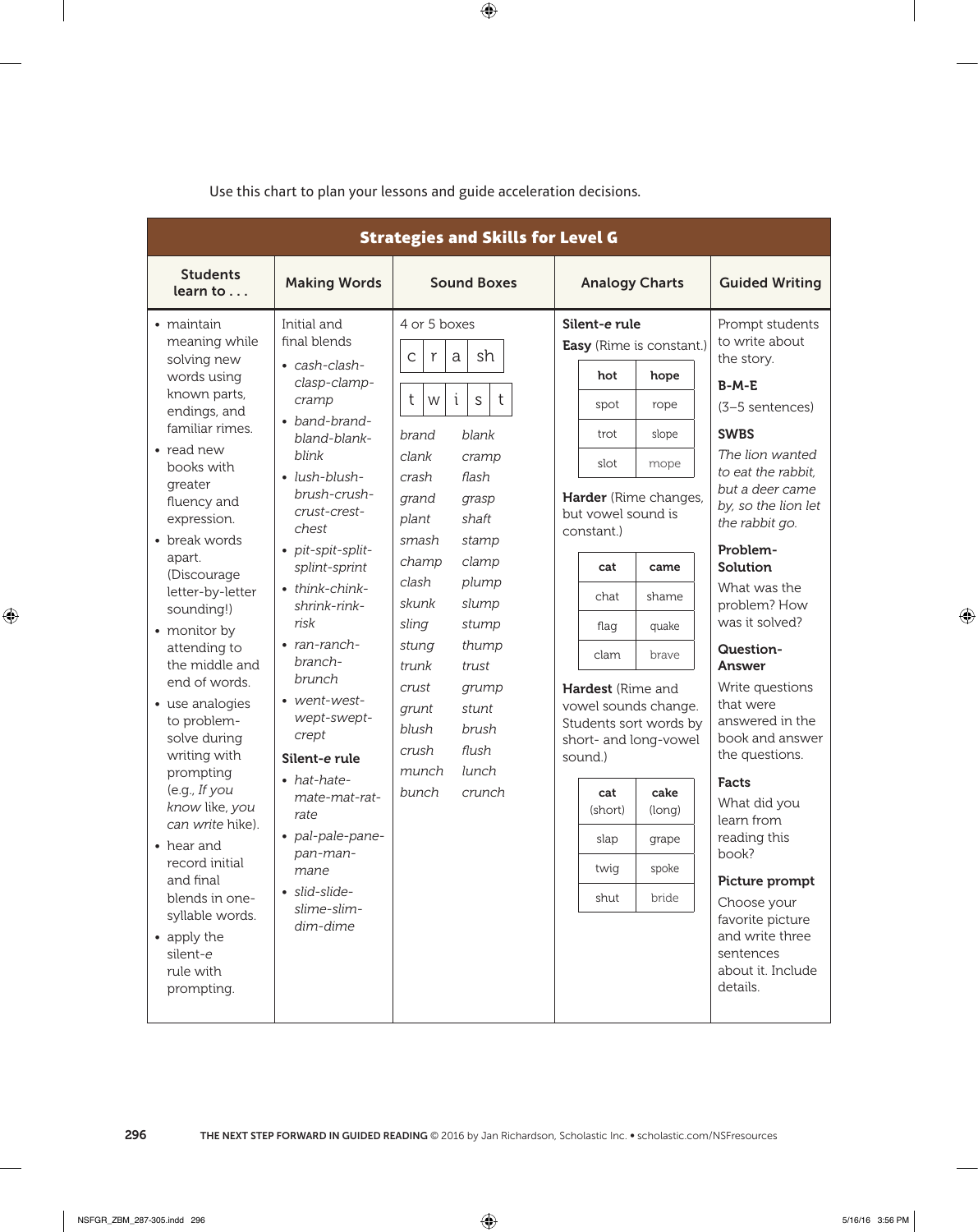| <b>Strategies and Skills for Levels H and I</b>                                                                                                                                                                                                                                                                                                                                                                                                  |                                                                                                                                                                                                                                                                                                                                                                                                          |                                                                                                                                                                                                                                                                            |                                                                                                                                                                                                                                                                                                                                                                 |                                                                                                                                                                                                                                                                                                                                                                                                                                                                                        |  |  |
|--------------------------------------------------------------------------------------------------------------------------------------------------------------------------------------------------------------------------------------------------------------------------------------------------------------------------------------------------------------------------------------------------------------------------------------------------|----------------------------------------------------------------------------------------------------------------------------------------------------------------------------------------------------------------------------------------------------------------------------------------------------------------------------------------------------------------------------------------------------------|----------------------------------------------------------------------------------------------------------------------------------------------------------------------------------------------------------------------------------------------------------------------------|-----------------------------------------------------------------------------------------------------------------------------------------------------------------------------------------------------------------------------------------------------------------------------------------------------------------------------------------------------------------|----------------------------------------------------------------------------------------------------------------------------------------------------------------------------------------------------------------------------------------------------------------------------------------------------------------------------------------------------------------------------------------------------------------------------------------------------------------------------------------|--|--|
| <b>Students</b><br>learn to                                                                                                                                                                                                                                                                                                                                                                                                                      | <b>Making Words</b>                                                                                                                                                                                                                                                                                                                                                                                      | <b>Sound Boxes</b>                                                                                                                                                                                                                                                         | <b>Analogy Charts</b>                                                                                                                                                                                                                                                                                                                                           | <b>Guided Writing</b>                                                                                                                                                                                                                                                                                                                                                                                                                                                                  |  |  |
| • maintain<br>meaning while<br>quickly solving<br>new words using<br>a variety<br>of strategies.<br>• read new books<br>with greater<br>fluency.<br>• use analogies<br>to problem-<br>solve during<br>reading with<br>the teacher's<br>support.<br>· learn vowel<br>patterns during<br>reading and<br>writing with<br>support. ee, ar,<br>ay, oa, or, all,<br>ow (cow)<br>• apply the silent-e<br>rule in writing<br>with a little<br>prompting. | Silent-e rule<br>• came-same-<br>shame-sham-<br>ham<br>• hop-hope-<br>slope-slop-<br>shop<br>• rip-ripe-gripe-<br>qrip-grim-<br>grime<br>Vowel patterns<br>• day-say-stay-<br>slay-play-pray<br>• car-cart-chart-<br>charm-harm<br>• see-seed-<br>weed-week-<br>cheek-creek-<br>creep<br>• boat-boast-<br>coast-coach-<br>roach-roast<br>• for-fork-pork-<br>porch-scorch<br>• cow-clown-<br>crown-crowd | 5 hoxes<br>i<br>t<br>$\mathbf{I}$<br>$\mathsf S$<br>p<br>$\mathbf b$<br>$\mathsf S$<br>$\mathsf{C}$<br>r<br>u<br>See examples listed<br>for Level G.<br>When students<br>can write a word<br>phonetically,<br>including blends,<br>sound boxes are no<br>longer necessary. | <b>Vowel teams</b><br>ee, ar, ay, oa, or, all, ow<br>(cow)<br>car<br>cow<br>far<br>now<br>plow<br>card<br>started<br>crowd<br>for<br>see<br>fort<br>tree<br>sport<br>sweep<br>sleeping<br>stormy<br>all<br>boat<br>float<br>tall<br>coach<br>stall<br>smallest<br>toaster<br>To increase the<br>challenge, include<br>words with initial<br>blends and endings. | Students write in<br>response to the<br>teacher's prompt.<br>$B-M-E$<br>(5 sentences)<br>Track a<br>Character's<br><b>Feelings</b><br>How did the<br>character feel at<br>the beginning,<br>middle, and end?<br>What events<br>caused those<br>feelings?<br>In the beginning<br>Kenny was<br>excited to help<br>the farmer. In the<br>middle Kenny<br>was sad that the<br>pig didn't want to<br>be petted. At the<br>end Kenny was<br>happy he found<br>a stick to scratch<br>the pig. |  |  |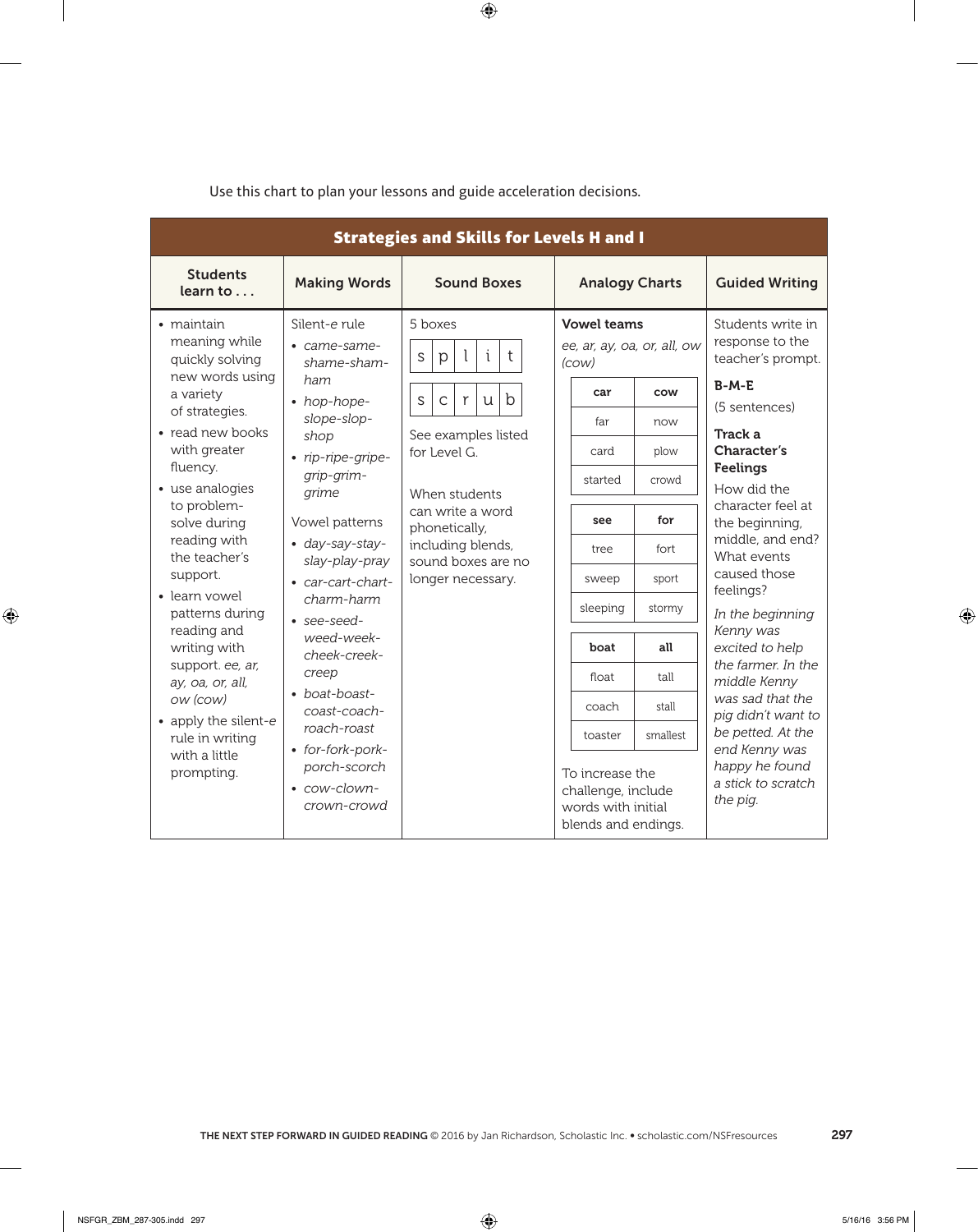| <b>Strategies and Skills for Level J</b>                                                                                                                           |                                                                                                                                                           |                                                                                                                                                    |                            |                                                                                                                                                         |  |  |
|--------------------------------------------------------------------------------------------------------------------------------------------------------------------|-----------------------------------------------------------------------------------------------------------------------------------------------------------|----------------------------------------------------------------------------------------------------------------------------------------------------|----------------------------|---------------------------------------------------------------------------------------------------------------------------------------------------------|--|--|
| Students learn to                                                                                                                                                  | <b>Making Words</b>                                                                                                                                       | <b>Analogy Charts</b>                                                                                                                              |                            | <b>Guided Writing</b>                                                                                                                                   |  |  |
| • increase reading<br>stamina.<br>• flexibly use a variety<br>of strategies to solve<br>new words.<br>• read new books<br>with fluency and<br>expression, stopping | <b>Vowel Patterns</b><br>· out-ouch-pouch-<br>pound-round-<br>around<br>• rain-train-strain-<br>sprain-brain-brainy<br>· snow-show-shown-<br>grown-growth | <b>Vowel teams</b><br>ew, ou, ight, aw,<br>oi, ai, ow<br>Gradually increase the<br>difficulty of the task by<br>blends, prefixes, and<br>suffixes. | using words with digraphs, | Students write in<br>response to the<br>teacher's prompt.<br><b>Five-Finger Retell</b><br>SWBS-Then<br>Victor wanted to fly<br>his kite, but it was too |  |  |
| only to problem-<br>solve.                                                                                                                                         | · night-right-fright-                                                                                                                                     | out                                                                                                                                                | snow                       | small so he built his<br>own kite.                                                                                                                      |  |  |
| • use vowel patterns                                                                                                                                               | flight-slight-slightly                                                                                                                                    | pout                                                                                                                                               | know                       | <b>THEN</b>                                                                                                                                             |  |  |
| in reading and                                                                                                                                                     | · oil-coil-coin-join-<br>joint-point-pointy<br>• few-flew-blew-brew-<br>crew-chew-chewy<br>· saw-law-claw-draw-                                           | sprout                                                                                                                                             | known                      | Victor wanted to fly his                                                                                                                                |  |  |
| writing with                                                                                                                                                       |                                                                                                                                                           | about                                                                                                                                              | blowing                    | new kite, but it lifted                                                                                                                                 |  |  |
| support.                                                                                                                                                           |                                                                                                                                                           | found                                                                                                                                              | unknown                    | him to the top of the<br>roof so his dad had to                                                                                                         |  |  |
| • use the silent-e<br>feature in reading                                                                                                                           |                                                                                                                                                           |                                                                                                                                                    |                            | get him down.                                                                                                                                           |  |  |
| and writing with                                                                                                                                                   | squaw-squawk                                                                                                                                              | night                                                                                                                                              | oil                        | • Problem-solution                                                                                                                                      |  |  |
| support.                                                                                                                                                           |                                                                                                                                                           | bright                                                                                                                                             | soil                       | • Character's actions                                                                                                                                   |  |  |
| · write two-syllable                                                                                                                                               |                                                                                                                                                           | lightly                                                                                                                                            | moist                      | $(B-M-E)$                                                                                                                                               |  |  |
| words with support.                                                                                                                                                |                                                                                                                                                           | mighty                                                                                                                                             | unspoiled                  | • Character's feelings                                                                                                                                  |  |  |
| • use illustrations<br>to determine                                                                                                                                |                                                                                                                                                           | new                                                                                                                                                | saw                        | $(B-M-E)$<br>• Write facts about a                                                                                                                      |  |  |
| the meaning of                                                                                                                                                     |                                                                                                                                                           | flew                                                                                                                                               | claw                       | nonfiction topic                                                                                                                                        |  |  |
| unknown words.                                                                                                                                                     |                                                                                                                                                           | threw                                                                                                                                              | thaw                       | • Important event:                                                                                                                                      |  |  |
| • respond to a story                                                                                                                                               |                                                                                                                                                           | chewed                                                                                                                                             | drawn                      | Find the picture that                                                                                                                                   |  |  |
| in writing with<br>decreasing support.                                                                                                                             |                                                                                                                                                           | unscrew                                                                                                                                            | crawling                   | shows the most                                                                                                                                          |  |  |
| • retell a story<br>independently.                                                                                                                                 |                                                                                                                                                           |                                                                                                                                                    |                            | important event<br>in the story. Write<br>about it.                                                                                                     |  |  |
| • read and respond<br>to nonfiction.                                                                                                                               |                                                                                                                                                           |                                                                                                                                                    |                            |                                                                                                                                                         |  |  |